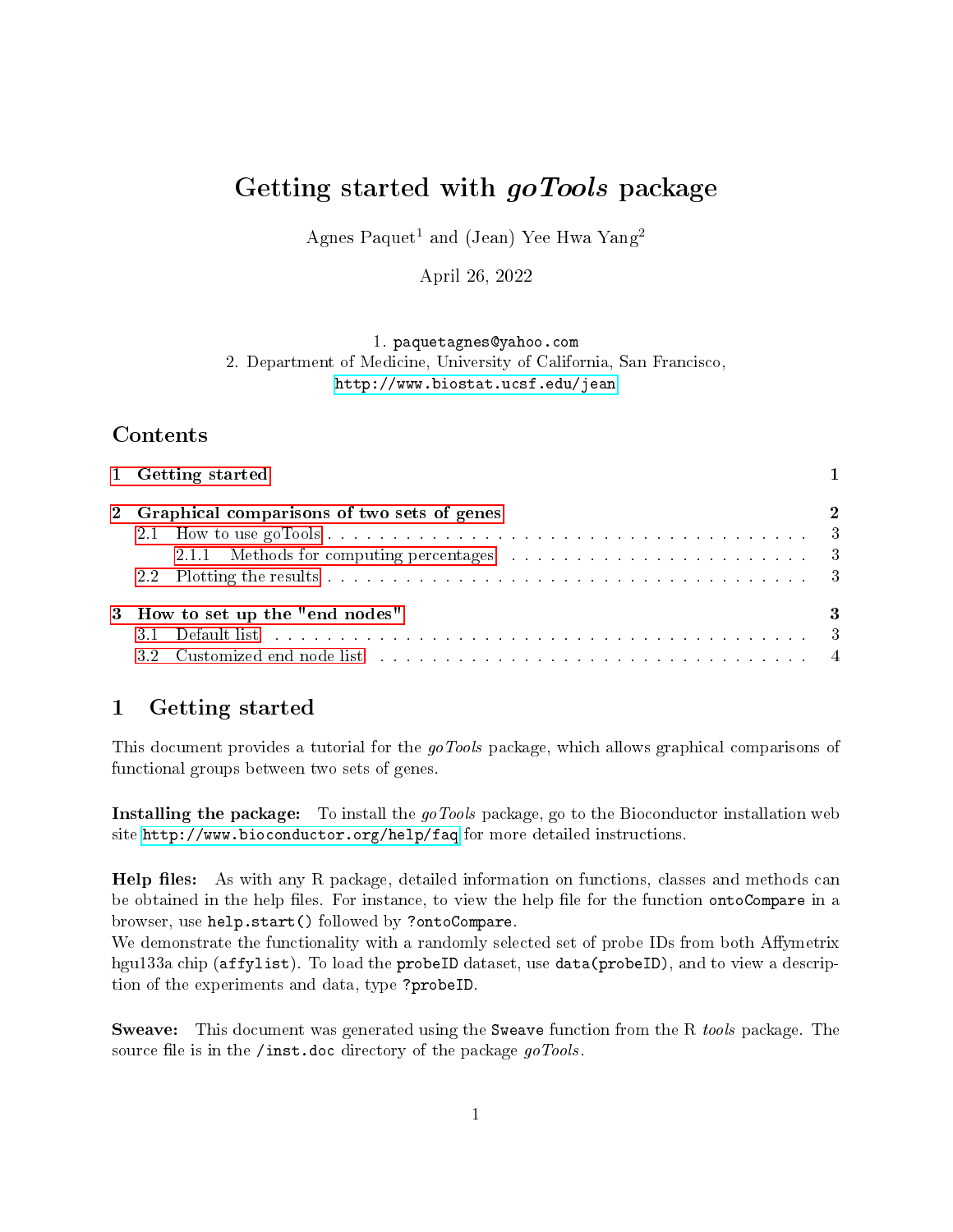To begin, let's load the package and the probeID datasets into your R session.

```
> library("goTools", verbose=FALSE)
> data(probeID)
```
As shown below, affylist is a vector of lists containing 3 list of vectors of probe ids from Affymetrix hgu133a chip.

```
> class(affylist)
[1] "list"
> length(affylist)
[1] 3
> affylist[[1]][1:5]
[1] "215828_at" "201849_at" "219719_at" "213690_s_at" "203172_at"
```
### <span id="page-1-0"></span>2 Graphical comparisons of two sets of genes

Gene Ontology is a Direct Acyclic Graph (DAG) that provides three structured networks of defined terms to describe gene product attributes: Molecular Function (MF), Biological Process (BP) and Cellular Component (CC). A gene product has one or more molecular functions and is used in one or more biological processes; it might be associated with one or more cellular components. To learn more about GO and DAG, please refer to Gene Ontology web site [http://www.geneontology.org/.](http://www.geneontology.org/)

We have created a set of R functions that use GO structure to describe and compare the composition of sets of genes (or probes). We use the following algorithm:

- 1. Read in a list of sets of probe id you want to compare.
- 2. Map each probe id to corresponding ontologies in the GO tree, if any.
- 3. Create the set of GO ids of interest used to compare your datasets (endnode). The function EndNodeList() will create a set of nodes of the DAG located one level under MF, BP or CC, but you can use any sets of GO ids.
- 4. For each GO id, go up the GO tree until reaching the nodes in endnode. Search may be limited to MF, BP or CC if specified in goType.
- 5. Compute the percentage of direct children found under each node in endnode.
- 6. Return the results. Plot them if plot=TRUE.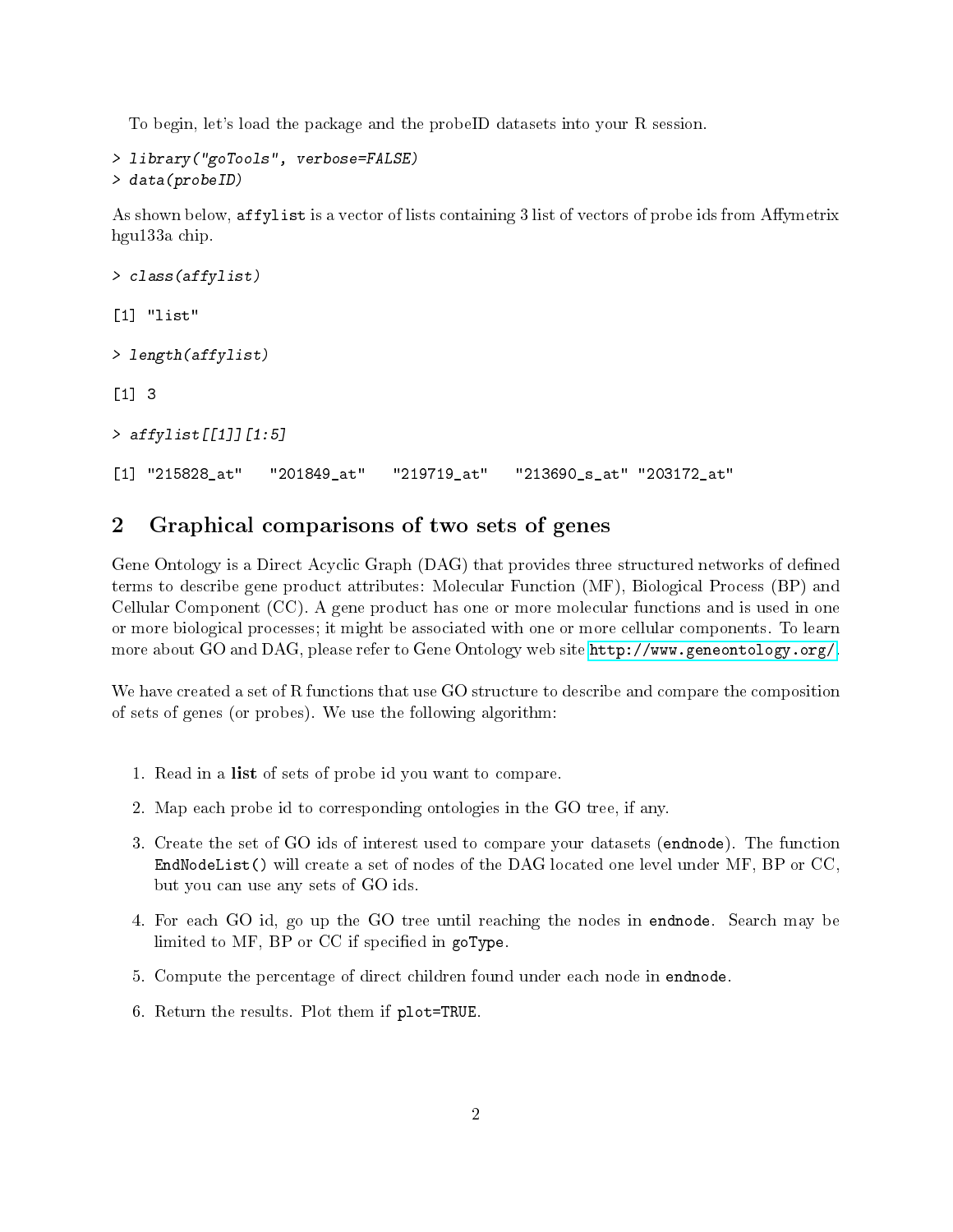#### <span id="page-2-0"></span>2.1 How to use goTools

The main function that we provide is ontoCompare. It takes as argument a list of probe ids. Their type must be specified in the argument probeType. For more details about it, you can refer to the corresponding help file by typing: ?ontoCompare.

```
> library(GO.db)
> subset=c(L1=list(affylist[[1]][1:5]),L2=list(affylist[[2]][1:5]))
> res <-ontoCompare(subset, probeType="hgu133a")
```
#### <span id="page-2-1"></span>2.1.1 Methods for computing percentages

ontoCompare allows you to choose from 3 different methods to estimate the percentage of probes under each element of endnode. The default method is TGenes.

1. TGenes: for each end node, return the number of direct children found / total number of probe ids.

This includes oligos which do not have GO annotations.

- 2. TIDS: for each end node, return the number of direct children found / total number of GO ids describing the list.
- 3. none: for each end node, return the number of direct children found.

#### <span id="page-2-2"></span>2.2 Plotting the results

The plots are produced using the function ontoPlot. It is called by ontoCompare when you set plot=TRUE. You can also call it directly, passing as argument ontoCompare results. If only one set of genes is passed to ontoCompare, ontoPlot will return a pie chart. In other cases, it will return a bargraph. You can modify ontoPlot layout parameters using usual R graphics layout parameters. For more details, type ?par.

```
> library(GO.db)
> subset=c(L1=list(affylist[[1]][1:5]),L2=list(affylist[[2]][1:5]))
> res <- ontoCompare(subset, probeType="hgu133a", plot=TRUE)
```
### <span id="page-2-3"></span>3 How to set up the "end nodes"

#### <span id="page-2-4"></span>3.1 Default list

The default end nodes list is defined by a call to the function EndNodeList. It contains all children of MF(GO:0003674), BP(GO:0008150) and CC (GO:0005575).

> EndNodeList()

| "GO:0008150" | "GO:0005575" | "GO:0003674" |
|--------------|--------------|--------------|
| isa          | ว่รอ         | isa          |
| "GO:0005198" | "GO:0003824" | "GO:0003774" |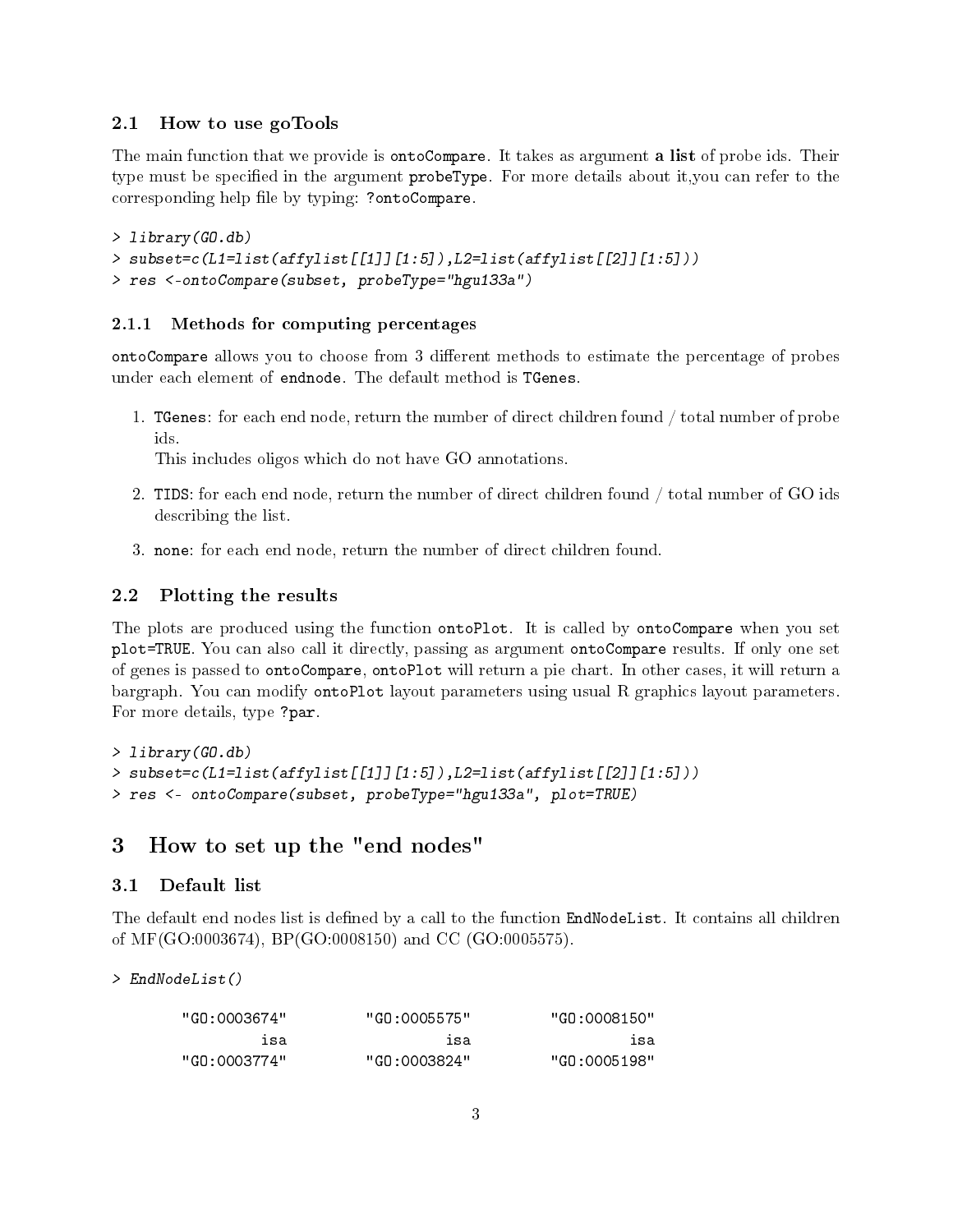| isa          | isa          | isa                                       |
|--------------|--------------|-------------------------------------------|
| "GO:0016209" | "GO:0005488" | "GO:0005215"                              |
| isa          | isa          | isa                                       |
| "GO:0044183" | "GO:0038024" | "GO:0031386"                              |
| isa          | isa          | isa                                       |
| "GO:0060089" | "GO:0045735" | "GO:0045182"                              |
| isa          | isa          | isa                                       |
| "GO:0098772" | "GO:0090729" | "GO:0060090"                              |
| isa          | isa          | isa                                       |
| "GO:0140223" | "GO:0140110" | "GO:0140104"                              |
| isa          | isa          | isa                                       |
| "GO:0140489" | "GO:0140313" | "GO:0140299"                              |
| isa          | isa          | isa                                       |
| "GO:0140691" | "GO:0140657" | "GO:0140522"                              |
| isa          | isa          | isa                                       |
| "GO:0110165" | "GO:0044423" | "GO:0032991"                              |
| isa          | isa          | isa                                       |
| "GO:0006791" | "GO:0002376" | "GO:0000003"                              |
| isa          | isa          | isa                                       |
| "GO:0008152" | "GO:0007610" | "GO:0006794"                              |
| isa          | isa          | isa                                       |
| "GO:0015976" | "GO:0009987" | "GO:0009758"                              |
| isa          | isa          | isa                                       |
| "GO:0022414" | "GO:0019740" | "GO:0016032"                              |
| isa          | isa          | isa                                       |
| "GO:0032502" | "GO:0032501" | "GO:0023052"                              |
| isa          | isa          | isa                                       |
| "GO:0043473" | "GO:0040011" | "GO:0040007"                              |
| isa          | isa          | isa                                       |
| "GO:0048511" | "GO:0044848" | "GO:0044419"                              |
| regulates    |              | positively regulates negatively regulates |
| "GO:0050789" | "GO:0048519" | "GO:0048518"                              |
| isa          | isa          | isa                                       |
| "GO:0051703" | "GO:0051179" | "GO:0050896"                              |
| isa          | isa          | isa                                       |
| "GO:0110148" | "GO:0098754" | "GO:0065007"                              |

#### <span id="page-3-0"></span>3.2 Customized end node list

If you want to use more ontologies to describe your set of genes, you can use the function CustomEndNodeList(id,rank) to create a bigger set of end nodes. It returns all GO ids children of id up to rank levels below id.

> MFendnode <- CustomEndNodeList("GO:0003674", rank=2)

Finally, the code below shows you how to use a custom end node list, and also how to modify the goType argument to select only Molecular Function (MF) ontologies.